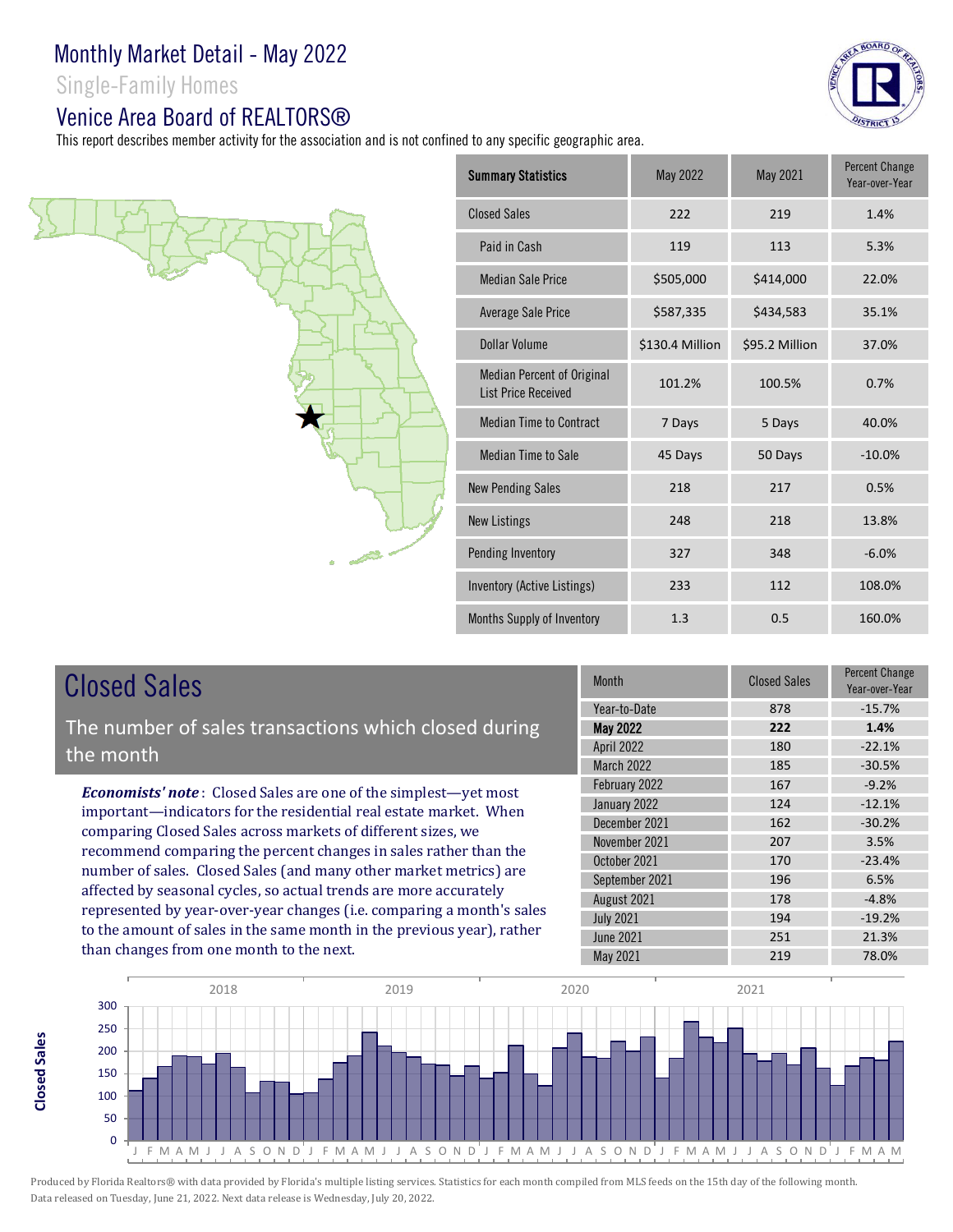## Single-Family Homes

#### Venice Area Board of REALTORS®

this statistic should be interpreted with care.

This report describes member activity for the association and is not confined to any specific geographic area.



BOARD OF

95 28.4%

| Cash Sales                                                                     | <b>Month</b>      | <b>Cash Sales</b> | <b>Percent Change</b><br>Year-over-Year |
|--------------------------------------------------------------------------------|-------------------|-------------------|-----------------------------------------|
|                                                                                | Year-to-Date      | 443               | $-4.5%$                                 |
| The number of Closed Sales during the month in which                           | <b>May 2022</b>   | 119               | 5.3%                                    |
| buyers exclusively paid in cash                                                | <b>April 2022</b> | 91                | 0.0%                                    |
|                                                                                | March 2022        | 93                | $-15.5%$                                |
|                                                                                | February 2022     | 93                | 12.0%                                   |
|                                                                                | January 2022      | 47                | $-29.9%$                                |
| <b>Economists' note:</b> Cash Sales can be a useful indicator of the extent to | December 2021     | 69                | $-13.8%$                                |
| which investors are participating in the market. Why? Investors are            | November 2021     | 109               | 45.3%                                   |
| far more likely to have the funds to purchase a home available up front,       | October 2021      | 75                | 2.7%                                    |
| whereas the typical homebuyer requires a mortgage or some other                | September 2021    | 94                | 40.3%                                   |
| form of financing. There are, of course, many possible exceptions, so          | August 2021       | 72                | 44.0%                                   |



# Cash Sales as a Percentage of Closed Sales

The percentage of Closed Sales during the month which were Cash Sales

*Economists' note* : This statistic is simply another way of viewing Cash Sales. The remaining percentages of Closed Sales (i.e. those not paid fully in cash) each month involved some sort of financing, such as mortgages, owner/seller financing, assumed loans, etc.

| Month            | <b>Percent of Closed</b><br>Sales Paid in Cash | <b>Percent Change</b><br>Year-over-Year |
|------------------|------------------------------------------------|-----------------------------------------|
| Year-to-Date     | 50.5%                                          | 13.2%                                   |
| <b>May 2022</b>  | 53.6%                                          | 3.9%                                    |
| April 2022       | 50.6%                                          | 28.4%                                   |
| March 2022       | 50.3%                                          | 21.5%                                   |
| February 2022    | 55.7%                                          | 23.5%                                   |
| January 2022     | 37.9%                                          | $-20.2%$                                |
| December 2021    | 42.6%                                          | 23.5%                                   |
| November 2021    | 52.7%                                          | 40.5%                                   |
| October 2021     | 44.1%                                          | 34.0%                                   |
| September 2021   | 48.0%                                          | 31.9%                                   |
| August 2021      | 40.4%                                          | 51.3%                                   |
| <b>July 2021</b> | 49.0%                                          | 59.1%                                   |
| June 2021        | 51.4%                                          | 66.3%                                   |
| May 2021         | 51.6%                                          | 58.8%                                   |

June 2021 129 129 101.6%

July 2021

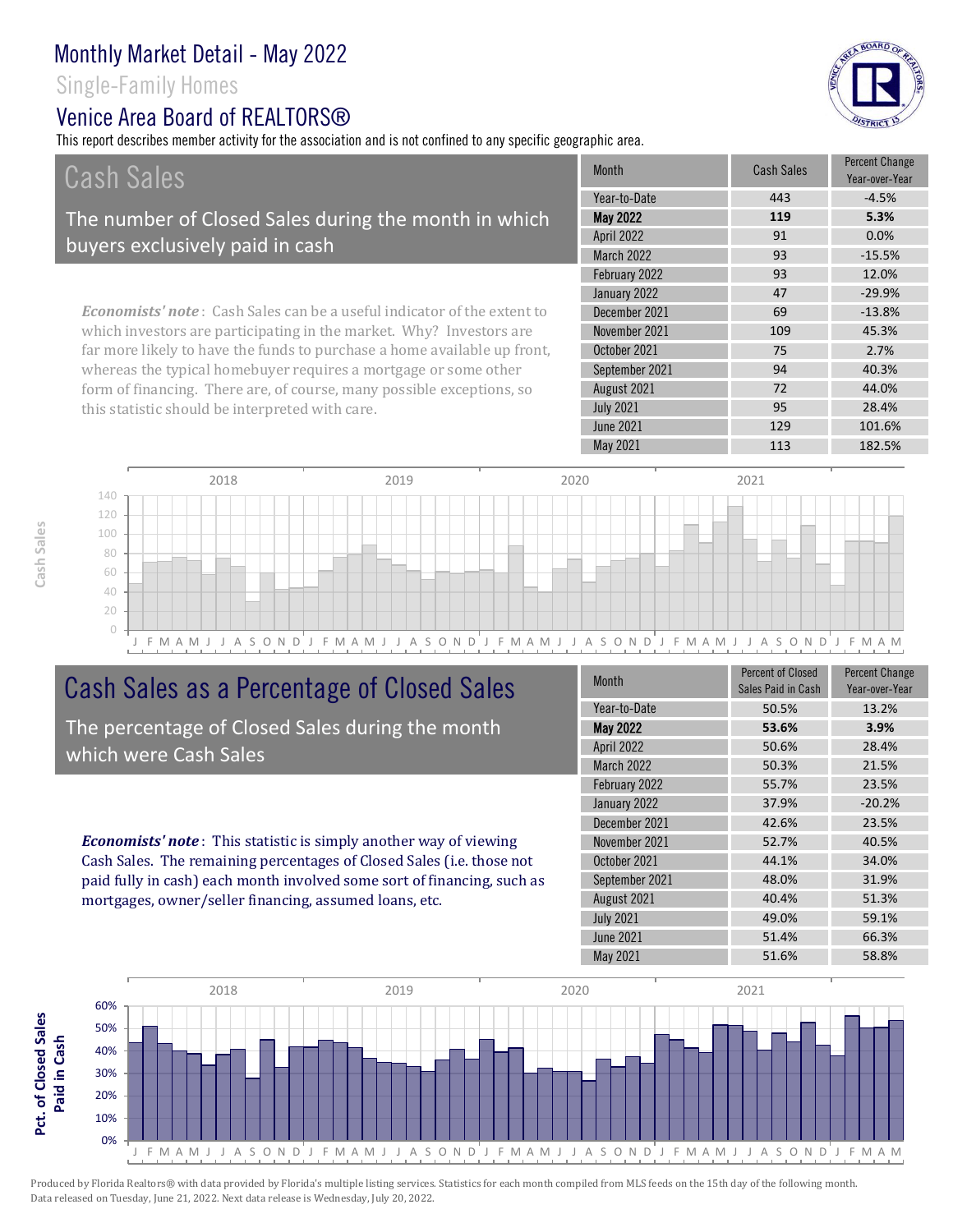Single-Family Homes

#### Venice Area Board of REALTORS®

This report describes member activity for the association and is not confined to any specific geographic area.

# Median Sale Price

#### The median sale price reported for the month (i.e. 50% of sales were above and 50% of sales were below)

*Economists' note* : Median Sale Price is our preferred summary statistic for price activity because, unlike Average Sale Price, Median Sale Price is not sensitive to high sale prices for small numbers of homes that may not be characteristic of the market area. Keep in mind that median price trends over time are not always solely caused by changes in the general value of local real estate. Median sale price only reflects the values of the homes that *sold* each month, and the mix of the types of homes that sell can change over time.

| <b>Month</b>     | <b>Median Sale Price</b> | <b>Percent Change</b><br>Year-over-Year |
|------------------|--------------------------|-----------------------------------------|
| Year-to-Date     | \$472,000                | 34.9%                                   |
| <b>May 2022</b>  | \$505,000                | 22.0%                                   |
| April 2022       | \$480,000                | 36.8%                                   |
| March 2022       | \$465,000                | 34.1%                                   |
| February 2022    | \$444,265                | 31.7%                                   |
| January 2022     | \$447,500                | 47.2%                                   |
| December 2021    | \$419,950                | 33.6%                                   |
| November 2021    | \$415,000                | 29.1%                                   |
| October 2021     | \$433,578                | 39.3%                                   |
| September 2021   | \$407,250                | 41.4%                                   |
| August 2021      | \$391,000                | 34.2%                                   |
| <b>July 2021</b> | \$384,500                | 31.7%                                   |
| <b>June 2021</b> | \$385,609                | 29.8%                                   |
| May 2021         | \$414,000                | 42.8%                                   |



# Average Sale Price

The average sale price reported for the month (i.e. total sales in dollars divided by the number of sales)

*Economists' note* : Usually, we prefer Median Sale Price over Average Sale Price as a summary statistic for home prices. However, Average Sale Price does have its uses—particularly when it is analyzed alongside the Median Sale Price. For one, the relative difference between the two statistics can provide some insight into the market for higher-end homes in an area.

| <b>Month</b>      | <b>Average Sale Price</b> | <b>Percent Change</b><br>Year-over-Year |
|-------------------|---------------------------|-----------------------------------------|
| Year-to-Date      | \$554,329                 | 34.2%                                   |
| <b>May 2022</b>   | \$587,335                 | 35.1%                                   |
| April 2022        | \$593,249                 | 31.3%                                   |
| <b>March 2022</b> | \$536,254                 | 38.0%                                   |
| February 2022     | \$527,168                 | 32.3%                                   |
| January 2022      | \$502,284                 | 31.6%                                   |
| December 2021     | \$558,483                 | 57.8%                                   |
| November 2021     | \$449,474                 | 24.6%                                   |
| October 2021      | \$463,736                 | 28.9%                                   |
| September 2021    | \$462,838                 | 36.3%                                   |
| August 2021       | \$438,324                 | 29.4%                                   |
| <b>July 2021</b>  | \$421,662                 | 20.6%                                   |
| <b>June 2021</b>  | \$460,059                 | 38.1%                                   |
| <b>May 2021</b>   | \$434,583                 | 29.4%                                   |





**Average Sale Price**

Average Sale Price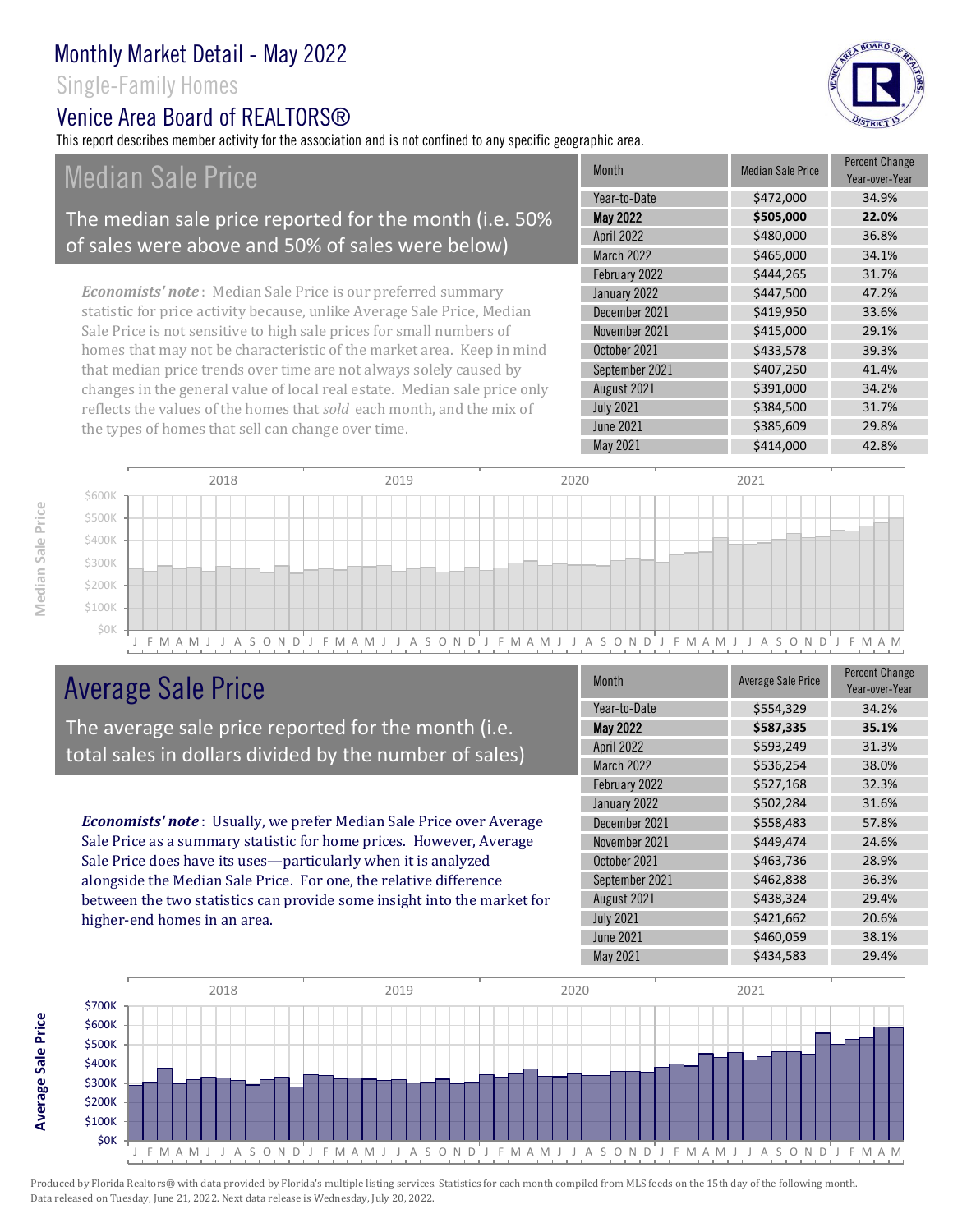Single-Family Homes

#### Venice Area Board of REALTORS®

This report describes member activity for the association and is not confined to any specific geographic area.

# Dollar Volume

The sum of the sale prices for all sales which closed during the month

*Economists' note* : Dollar Volume is simply the sum of all sale prices in a given time period, and can quickly be calculated by multiplying Closed Sales by Average Sale Price. It is a strong indicator of the health of the real estate industry in a market, and is of particular interest to real estate professionals, investors, analysts, and government agencies. Potential home sellers and home buyers, on the other hand, will likely be better served by paying attention to trends in the two components of Dollar Volume (i.e. sales and prices) individually.

| <b>Month</b>     | Dollar Volume   | <b>Percent Change</b><br>Year-over-Year |
|------------------|-----------------|-----------------------------------------|
| Year-to-Date     | \$486.7 Million | 13.2%                                   |
| <b>May 2022</b>  | \$130.4 Million | 37.0%                                   |
| April 2022       | \$106.8 Million | 2.3%                                    |
| March 2022       | \$99.2 Million  | $-4.0%$                                 |
| February 2022    | \$88.0 Million  | 20.1%                                   |
| January 2022     | \$62.3 Million  | 15.8%                                   |
| December 2021    | \$90.5 Million  | 10.2%                                   |
| November 2021    | \$93.0 Million  | 29.0%                                   |
| October 2021     | \$78.8 Million  | $-1.3%$                                 |
| September 2021   | \$90.7 Million  | 45.2%                                   |
| August 2021      | \$78.0 Million  | 23.1%                                   |
| <b>July 2021</b> | \$81.8 Million  | $-2.5%$                                 |
| <b>June 2021</b> | \$115.5 Million | 67.5%                                   |
| May 2021         | \$95.2 Million  | 130.4%                                  |



# Median Percent of Original List Price Received

The median of the sale price (as a percentage of the original list price) across all properties selling during the month

*Economists' note* : The Median Percent of Original List Price Received is useful as an indicator of market recovery, since it typically rises as buyers realize that the market may be moving away from them and they need to match the selling price (or better it) in order to get a contract on the house. This is usually the last measure to indicate a market has shifted from down to up, so it is what we would call a *lagging* indicator.

| <b>Month</b>     | Med. Pct. of Orig.<br><b>List Price Received</b> | <b>Percent Change</b><br>Year-over-Year |
|------------------|--------------------------------------------------|-----------------------------------------|
| Year-to-Date     | 101.2%                                           | 1.2%                                    |
| <b>May 2022</b>  | 101.2%                                           | 0.7%                                    |
| April 2022       | 101.7%                                           | 1.7%                                    |
| March 2022       | 101.8%                                           | 1.8%                                    |
| February 2022    | 101.8%                                           | 3.0%                                    |
| January 2022     | 100.0%                                           | 1.5%                                    |
| December 2021    | 100.0%                                           | 1.5%                                    |
| November 2021    | 100.2%                                           | 1.9%                                    |
| October 2021     | 100.5%                                           | 2.4%                                    |
| September 2021   | 100.0%                                           | 2.8%                                    |
| August 2021      | 100.9%                                           | 3.9%                                    |
| <b>July 2021</b> | 100.5%                                           | 3.7%                                    |
| <b>June 2021</b> | 101.4%                                           | 5.7%                                    |
| <b>May 2021</b>  | 100.5%                                           | 5.3%                                    |





**Med. Pct. of Orig.**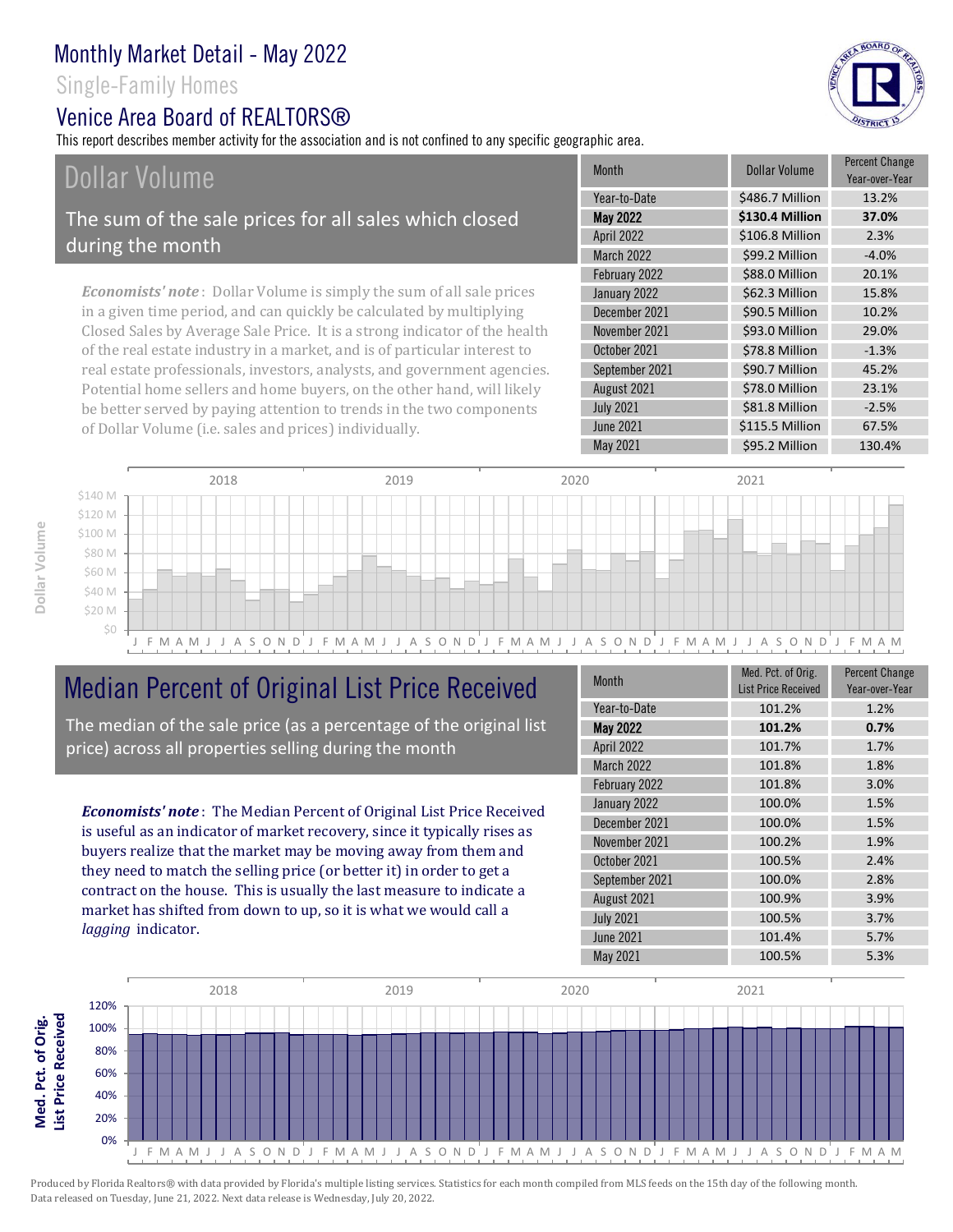#### Single-Family Homes

#### Venice Area Board of REALTORS®

This report describes member activity for the association and is not confined to any specific geographic area.

# Median Time to Contract

#### The median number of days between the listing date and contract date for all Closed Sales during the month

*Economists' note* : Like Time to Sale, Time to Contract is a measure of the length of the home selling process calculated for sales which closed during the month. The difference is that Time to Contract measures the number of days between the initial listing of a property and the signing of the contract which eventually led to the closing of the sale. When the gap between Median Time to Contract and Median Time to Sale grows, it is usually a sign of longer closing times and/or declining numbers of cash sales.

| <b>Month</b>      | Median Time to<br>Contract | <b>Percent Change</b><br>Year-over-Year |
|-------------------|----------------------------|-----------------------------------------|
| Year-to-Date      | 7 Days                     | $-30.0%$                                |
| <b>May 2022</b>   | 7 Days                     | 40.0%                                   |
| April 2022        | 6 Days                     | $-25.0%$                                |
| <b>March 2022</b> | 5 Days                     | $-44.4%$                                |
| February 2022     | 7 Days                     | $-65.0%$                                |
| January 2022      | 10 Days                    | $-47.4%$                                |
| December 2021     | 8 Days                     | $-46.7%$                                |
| November 2021     | 5 Days                     | $-68.8%$                                |
| October 2021      | 7 Days                     | $-65.0%$                                |
| September 2021    | 7 Days                     | $-68.2%$                                |
| August 2021       | 8 Days                     | $-80.0%$                                |
| <b>July 2021</b>  | 6 Days                     | $-87.2%$                                |
| <b>June 2021</b>  | 5 Days                     | $-92.3%$                                |
| May 2021          | 5 Days                     | $-87.8%$                                |



# Median Time to Sale

**Median Time to Contract**

Median Time to

**Median Time to** 

The median number of days between the listing date and closing date for all Closed Sales during the month

*Economists' note* : Time to Sale is a measure of the length of the home selling process, calculated as the number of days between the initial listing of a property and the closing of the sale. *Median* Time to Sale is the amount of time the "middle" property selling this month was on the market. That is, 50% of homes selling this month took *less* time to sell, and 50% of homes took *more* time to sell. Median Time to Sale gives a more accurate picture than Average Time to Sale, which can be skewed upward by small numbers of properties taking an abnormally long time to sell.

| <b>Month</b>      | <b>Median Time to Sale</b> | <b>Percent Change</b><br>Year-over-Year |
|-------------------|----------------------------|-----------------------------------------|
| Year-to-Date      | 47 Days                    | $-14.5%$                                |
| <b>May 2022</b>   | 45 Days                    | $-10.0%$                                |
| April 2022        | 47 Days                    | $-16.1%$                                |
| <b>March 2022</b> | 46 Days                    | $-16.4%$                                |
| February 2022     | 43 Days                    | $-34.8%$                                |
| January 2022      | 57 Days                    | $-16.2%$                                |
| December 2021     | 51 Days                    | $-10.5%$                                |
| November 2021     | 44 Days                    | $-31.3%$                                |
| October 2021      | 48 Days                    | $-31.4%$                                |
| September 2021    | 51 Days                    | $-29.2%$                                |
| August 2021       | 51 Days                    | $-39.3%$                                |
| <b>July 2021</b>  | 47 Days                    | $-54.8%$                                |
| <b>June 2021</b>  | 52 Days                    | $-51.9%$                                |
| May 2021          | 50 Days                    | $-46.2%$                                |



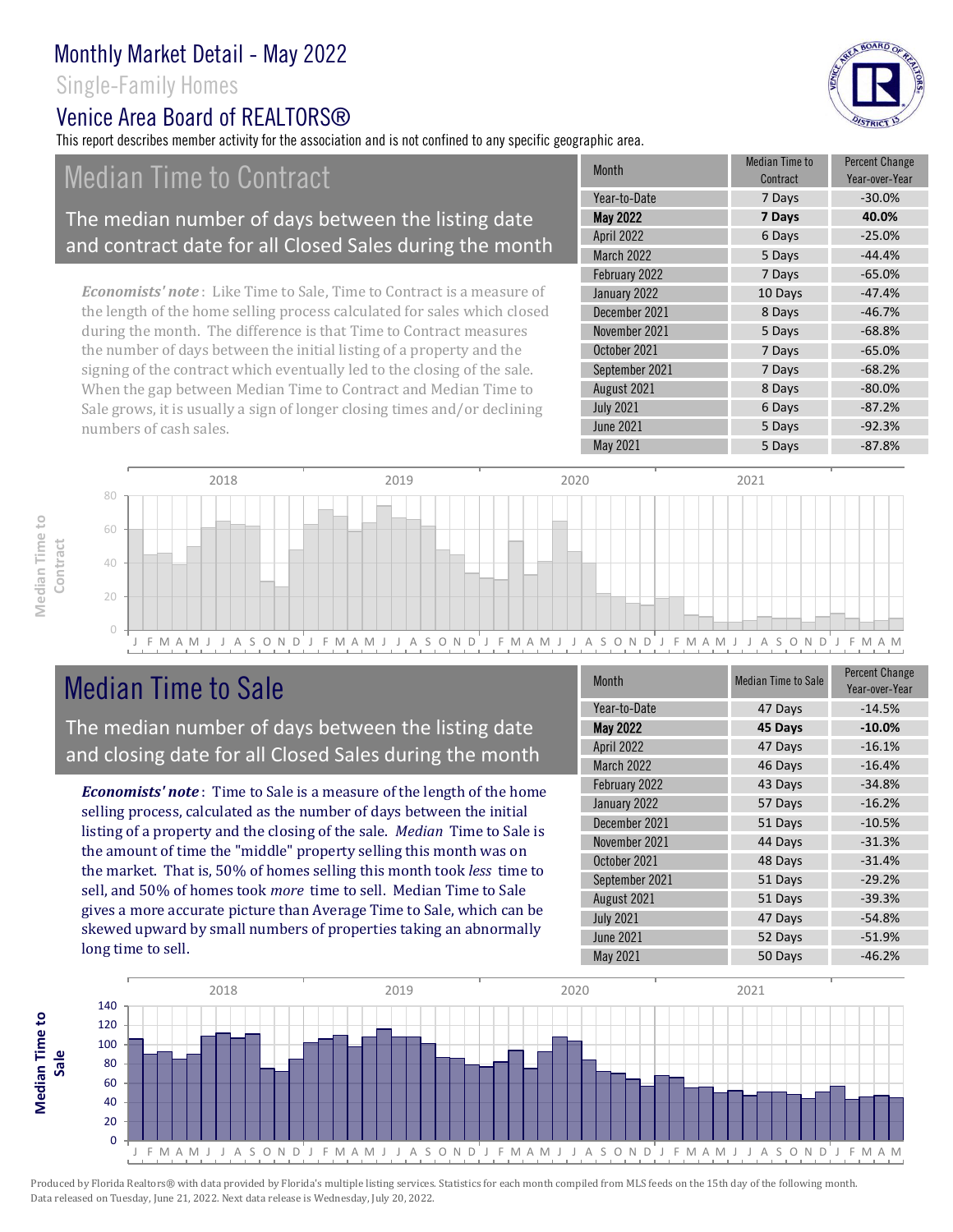Single-Family Homes

#### Venice Area Board of REALTORS®

This report describes member activity for the association and is not confined to any specific geographic area.

November 2021 146 146 -23.2% February 2022 185 -29.9% January 2022 199 199 -22.9% -7.4% March 2022 215 -6.1% December 2021 133 26.9% Month New Pending Sales Percent Change Year-over-Year May 2022 **218 0.5%** Year-to-Date 1,030 -14.0% April 2022 213

May 2021 217 9.0%

July 2021 **186** -15.1% June 2021 **198** -22.0%

September 2021 184 -17.1% August 2021 190 190 -12.4%

October 2021 216 216 0.9%

# New Pending Sales

#### The number of listed properties that went under contract during the month

*Economists' note* : Because of the typical length of time it takes for a sale to close, economists consider Pending Sales to be a decent indicator of potential future Closed Sales. It is important to bear in mind, however, that not all Pending Sales will be closed successfully. So, the effectiveness of Pending Sales as a future indicator of Closed Sales is susceptible to changes in market conditions such as the availability of financing for homebuyers and the inventory of distressed properties for sale.



# New Listings

#### The number of properties put onto the market during the month

*Economists' note* : New Listings tend to rise in delayed response to increasing prices, so they are often seen as a lagging indicator of market health. As prices rise, potential sellers raise their estimations of value—and in the most recent cycle, rising prices have freed up many potential sellers who were previously underwater on their mortgages. Note that in our calculations, we take care to not include properties that were recently taken off the market and quickly relisted, since these are not really *new* listings.

| Month            | <b>New Listings</b> | <b>Percent Change</b><br>Year-over-Year |
|------------------|---------------------|-----------------------------------------|
| Year-to-Date     | 1,182               | 9.5%                                    |
| <b>May 2022</b>  | 248                 | 13.8%                                   |
| April 2022       | 274                 | 29.2%                                   |
| March 2022       | 268                 | 17.0%                                   |
| February 2022    | 198                 | $-11.2%$                                |
| January 2022     | 194                 | $-1.5%$                                 |
| December 2021    | 121                 | $-28.0%$                                |
| November 2021    | 146                 | $-13.6%$                                |
| October 2021     | 207                 | $-10.4%$                                |
| September 2021   | 211                 | $-1.4%$                                 |
| August 2021      | 206                 | 2.0%                                    |
| <b>July 2021</b> | 216                 | 4.3%                                    |
| <b>June 2021</b> | 214                 | 13.2%                                   |
| May 2021         | 218                 | 28.2%                                   |



**New Listings**

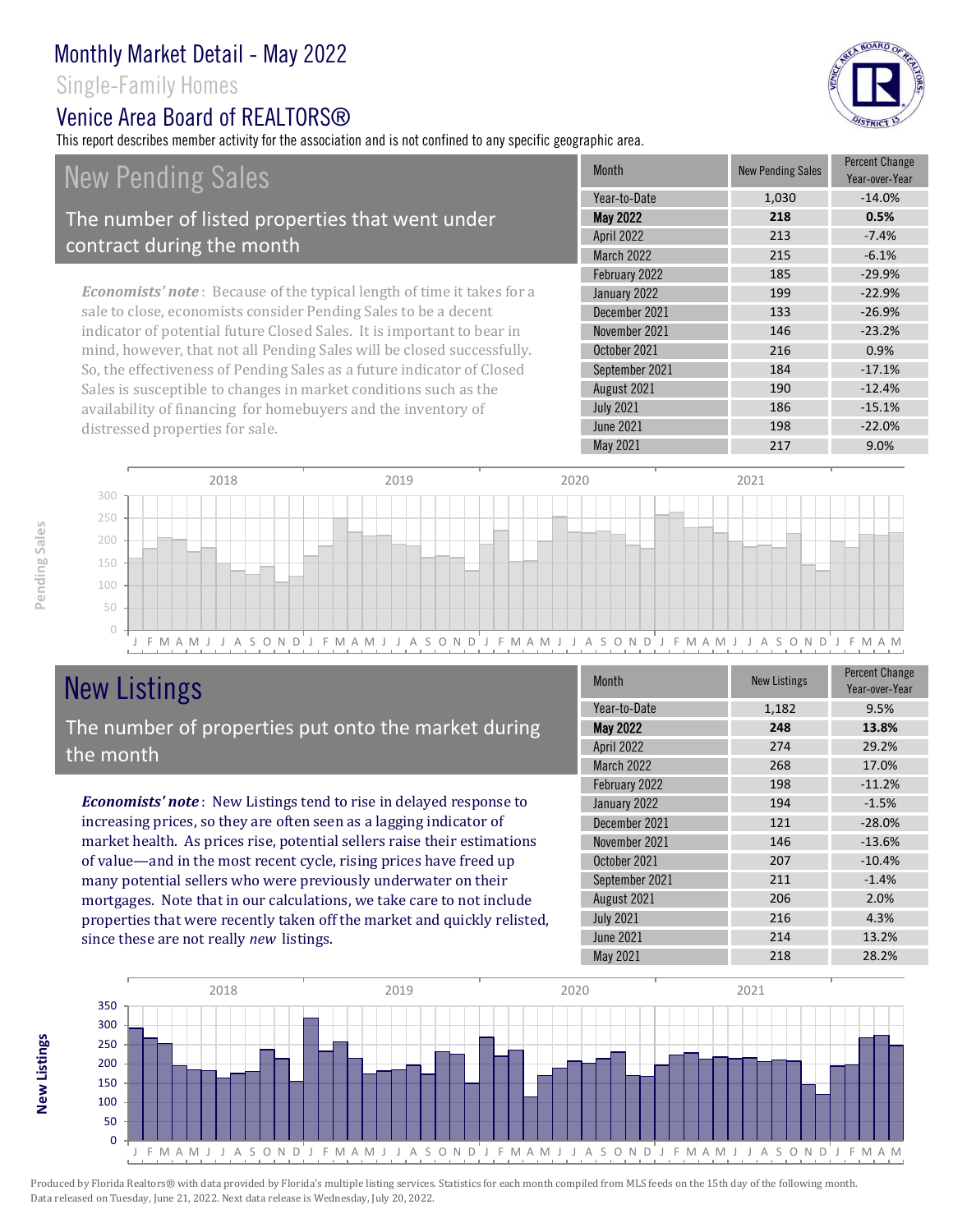#### Single-Family Homes

#### Venice Area Board of REALTORS®

This report describes member activity for the association and is not confined to any specific geographic area.

# Inventory (Active Listings)

The number of property listings active at the end of the month

*Economists' note* : There are a number of ways to define and calculate Inventory. Our method is to simply count the number of active listings on the last day of the month, and hold this number to compare with the same month the following year. Inventory rises when New Listings are outpacing the number of listings that go off-market (regardless of whether they actually sell). Likewise, it falls when New Listings aren't keeping up with the rate at which homes are going off-market.

|  | <b>Month</b>             | Inventory | <b>Percent Change</b><br>Year-over-Year |
|--|--------------------------|-----------|-----------------------------------------|
|  | <b>YTD (Monthly Avg)</b> | 175       | 31.1%                                   |
|  | <b>May 2022</b>          | 233       | 108.0%                                  |
|  | April 2022               | 222       | 88.1%                                   |
|  | <b>March 2022</b>        | 165       | 28.9%                                   |
|  | February 2022            | 129       | $-0.8%$                                 |
|  | January 2022             | 127       | $-29.4%$                                |
|  | December 2021            | 150       | $-38.5%$                                |
|  | November 2021            | 170       | $-34.1%$                                |
|  | October 2021             | 166       | $-42.0%$                                |
|  | September 2021           | 185       | $-34.9%$                                |
|  | August 2021              | 169       | $-44.0%$                                |
|  | <b>July 2021</b>         | 161       | $-50.8%$                                |
|  | <b>June 2021</b>         | 125       | $-65.0%$                                |
|  | May 2021                 | 112       | $-75.7%$                                |
|  |                          |           |                                         |



# Months Supply of Inventory

An estimate of the number of months it will take to deplete the current Inventory given recent sales rates

*Economists' note* : MSI is a useful indicator of market conditions. The benchmark for a balanced market (favoring neither buyer nor seller) is 5.5 months of inventory. Anything higher is traditionally a buyers' market, and anything lower is a sellers' market. There is no single accepted way of calculating MSI. A common method is to divide current Inventory by the most recent month's Closed Sales count, but this count is a usually poor predictor of future Closed Sales due to seasonal cycles. To eliminate seasonal effects, we use the 12-month average of monthly Closed Sales instead.

| Month                    | <b>Months Supply</b> | <b>Percent Change</b><br>Year-over-Year |
|--------------------------|----------------------|-----------------------------------------|
| <b>YTD (Monthly Avg)</b> | 0.9                  | 28.6%                                   |
| <b>May 2022</b>          | 1.3                  | 160.0%                                  |
| April 2022               | 1.2                  | 100.0%                                  |
| <b>March 2022</b>        | 0.9                  | 28.6%                                   |
| February 2022            | 0.7                  | 0.0%                                    |
| January 2022             | 0.6                  | $-40.0%$                                |
| December 2021            | 0.8                  | $-38.5%$                                |
| November 2021            | 0.8                  | $-42.9%$                                |
| October 2021             | 0.8                  | $-50.0%$                                |
| September 2021           | 0.9                  | $-43.8%$                                |
| August 2021              | 0.8                  | $-55.6%$                                |
| <b>July 2021</b>         | 0.8                  | $-57.9%$                                |
| <b>June 2021</b>         | 0.6                  | $-71.4%$                                |
| May 2021                 | 0.5                  | $-81.5%$                                |



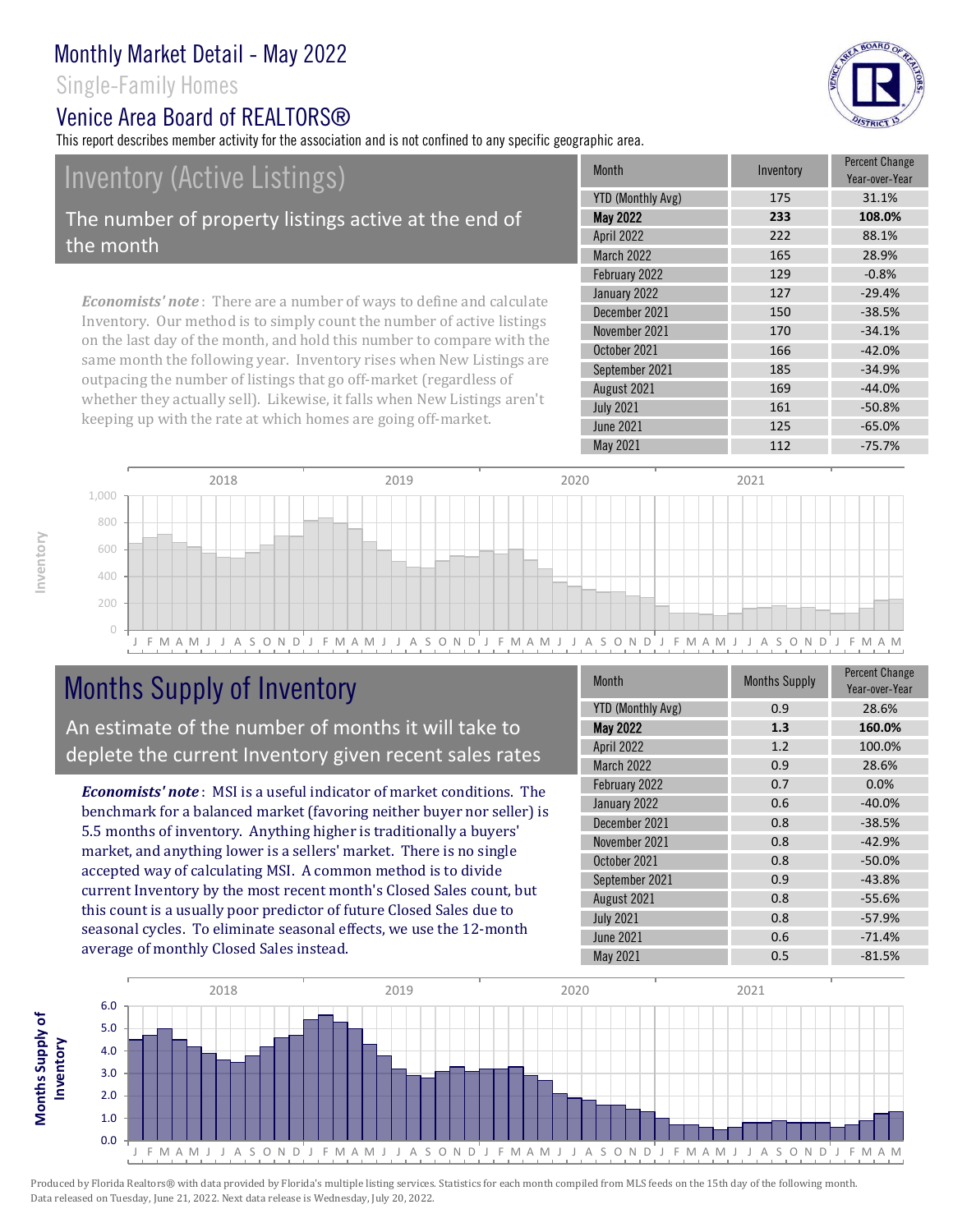#### Single-Family Homes

#### Venice Area Board of REALTORS®

This report describes member activity for the association and is not confined to any specific geographic area.

# Closed Sales by Sale Price

#### The number of sales transactions which closed during the month

*Economists' note:* Closed Sales are one of the simplest—yet most important—indicators for the residential real estate market. When comparing Closed Sales across markets of different sizes, we recommend comparing the percent changes in sales rather than the number of sales. Closed Sales (and many other market metrics) are affected by seasonal cycles, so actual trends are more accurately represented by year-over-year changes (i.e. comparing a month's sales to the amount of sales in the same month in the previous year), rather than changes from one month to the next.

| Sale Price            | <b>Closed Sales</b> | <b>Percent Change</b><br>Year-over-Year |
|-----------------------|---------------------|-----------------------------------------|
| Less than \$50,000    | 0                   | N/A                                     |
| $$50,000 - $99,999$   | 0                   | N/A                                     |
| $$100,000 - $149,999$ | 0                   | $-100.0%$                               |
| $$150,000 - $199,999$ | $\overline{4}$      | $-50.0%$                                |
| \$200,000 - \$249,999 | 4                   | $-77.8%$                                |
| \$250,000 - \$299,999 | 12                  | $-57.1%$                                |
| \$300,000 - \$399,999 | 41                  | $-8.9%$                                 |
| \$400,000 - \$599,999 | 81                  | $-6.9%$                                 |
| \$600,000 - \$999,999 | 70                  | 159.3%                                  |
| \$1,000,000 or more   | 10                  | 150.0%                                  |

May 2021 May 2022



# Median Time to Contract by Sale Price The median number of days between the listing date and contract date for all Closed Sales during the month

*Economists' note* : Like Time to Sale, Time to Contract is a measure of the length of the home selling process calculated for sales which closed during the month. The difference is that Time to Contract measures the number of days between the initial listing of a property and the signing of the contract which eventually led to the closing of the sale. When the gap between Median Time to Contract and Median Time to Sale grows, it is usually a sign of longer closing times and/or declining numbers of cash sales.

| Sale Price            | Median Time to<br><b>Contract</b> | <b>Percent Change</b><br>Year-over-Year |
|-----------------------|-----------------------------------|-----------------------------------------|
| Less than \$50,000    | (No Sales)                        | N/A                                     |
| $$50,000 - $99,999$   | (No Sales)                        | N/A                                     |
| $$100,000 - $149,999$ | (No Sales)                        | N/A                                     |
| $$150,000 - $199,999$ | 7 Days                            | $-58.8%$                                |
| \$200,000 - \$249,999 | 8 Days                            | 100.0%                                  |
| \$250,000 - \$299,999 | 7 Days                            | 40.0%                                   |
| \$300,000 - \$399,999 | 7 Days                            | $-56.3%$                                |
| \$400,000 - \$599,999 | 8 Days                            | 100.0%                                  |
| \$600,000 - \$999,999 | 6 Days                            | 100.0%                                  |
| \$1,000,000 or more   | 4 Days                            | $-93.4%$                                |



Produced by Florida Realtors® with data provided by Florida's multiple listing services. Statistics for each month compiled from MLS feeds on the 15th day of the following month. Data released on Tuesday, June 21, 2022. Next data release is Wednesday, July 20, 2022.

**Median Time to Contract**

**Median Time to Contract** 

& BOARD OF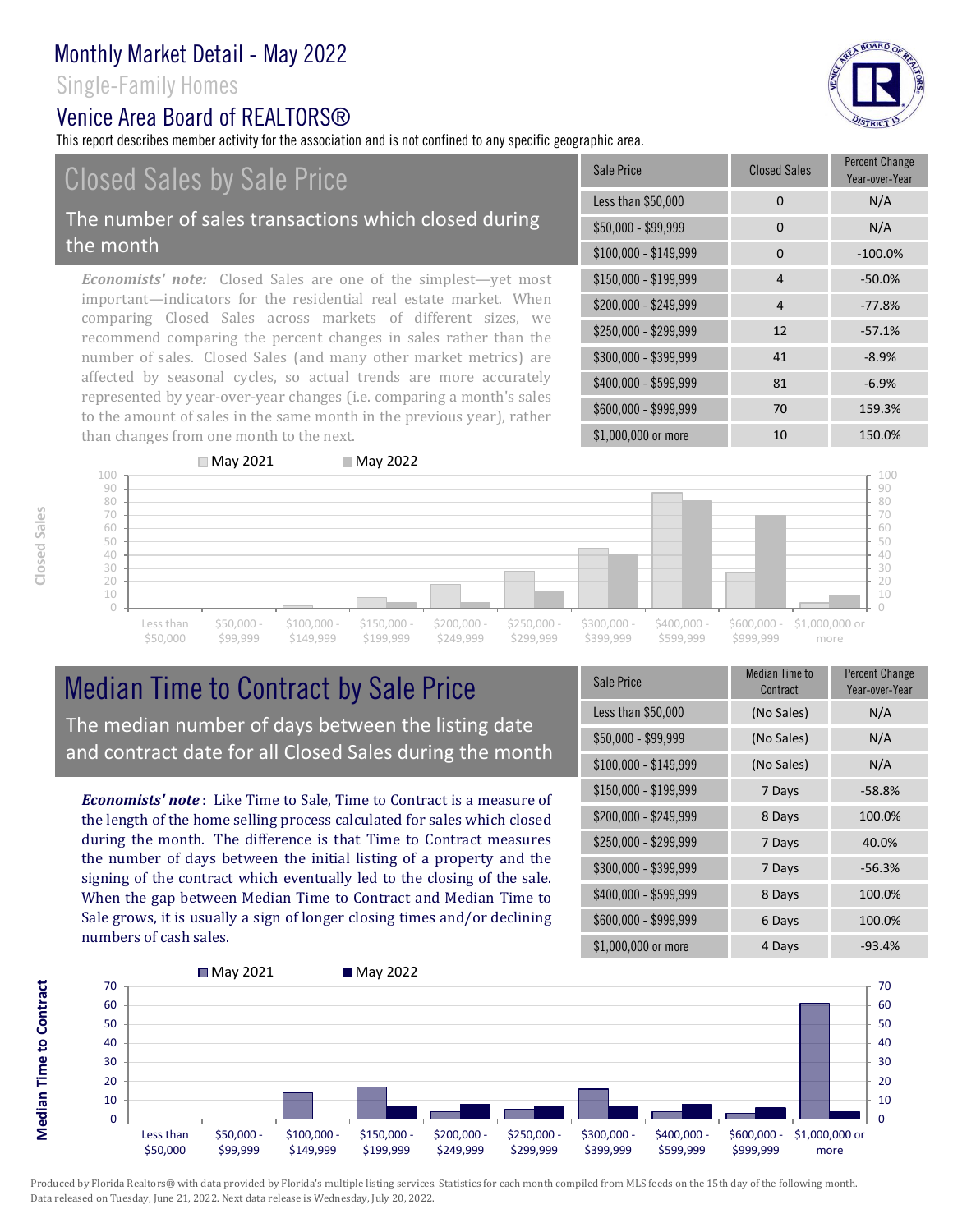#### Single-Family Homes

the month

#### Venice Area Board of REALTORS®

since these are not really *new* listings.

This report describes member activity for the association and is not confined to any specific geographic area.

#### Initial Listing Price New Listings Percent Change Year-over-Year Less than \$50,000 0 0 N/A \$50,000 - \$99,999 1 1 N/A  $$100,000 - $149,999$  1 N/A *Economists' note:* New Listings tend to rise in delayed response to increasing prices, so they are often seen as a lagging indicator of market health. As prices rise, potential sellers raise their estimations of value—and in the most recent cycle, rising prices have freed up many potential sellers who were previously underwater on their \$150,000 - \$199,999 3 -62.5% \$200,000 - \$249,999 3 -72.7%  $$250,000 - $299,999$  14 -64.1% \$300,000 - \$399,999 67 -5.6% New Listings by Initial Listing Price The number of properties put onto the market during

mortgages. Note that in our calculations, we take care to not include properties that were recently taken off the market and quickly relisted,



90



# Inventory by Current Listing Price The number of property listings active at the end of the month

*Economists' note* : There are a number of ways to define and calculate Inventory. Our method is to simply count the number of active listings on the last day of the month, and hold this number to compare with the same month the following year. Inventory rises when New Listings are outpacing the number of listings that go off-market (regardless of whether they actually sell). Likewise, it falls when New Listings aren't keeping up with the rate at which homes are going off-market.

| <b>Current Listing Price</b> | Inventory      | Percent Change<br>Year-over-Year |
|------------------------------|----------------|----------------------------------|
| Less than \$50,000           | 0              | $-100.0%$                        |
| $$50,000 - $99,999$          | $\mathbf{1}$   | N/A                              |
| $$100,000 - $149,999$        | $\mathbf{1}$   | N/A                              |
| $$150,000 - $199,999$        | 4              | 0.0%                             |
| \$200,000 - \$249,999        | $\overline{2}$ | $-66.7%$                         |
| \$250,000 - \$299,999        | 6              | $-60.0%$                         |
| \$300,000 - \$399,999        | 58             | 107.1%                           |
| \$400,000 - \$599,999        | 78             | 212.0%                           |
| \$600,000 - \$999,999        | 52             | 205.9%                           |
| \$1,000,000 or more          | 31             | 93.8%                            |



May 2021 May 2022

Produced by Florida Realtors® with data provided by Florida's multiple listing services. Statistics for each month compiled from MLS feeds on the 15th day of the following month. Data released on Tuesday, June 21, 2022. Next data release is Wednesday, July 20, 2022.

**Inventory**